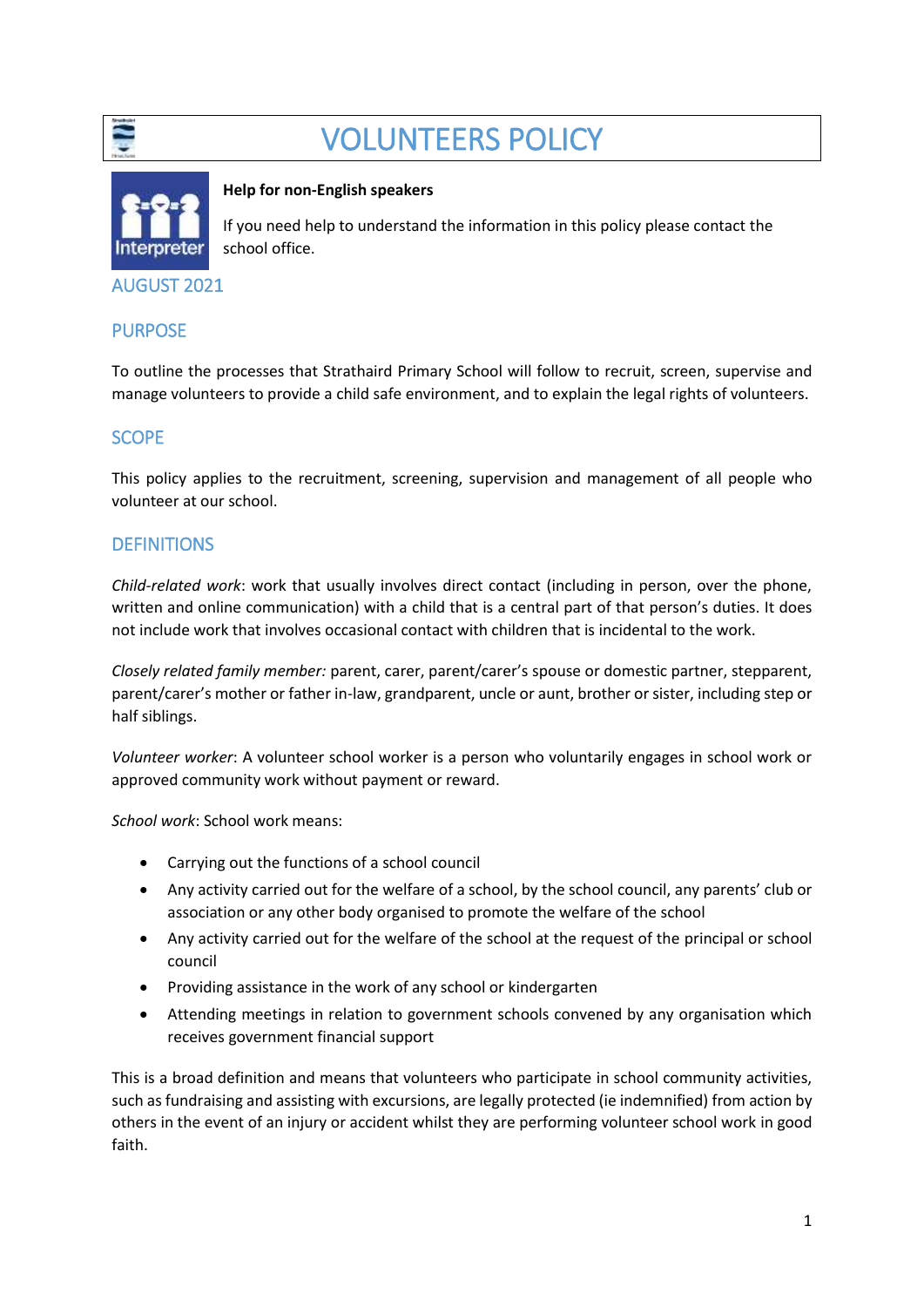#### **POLICY**

Strathaird Primary School is committed to implementing and following practices which protect the safety and wellbeing of children and our staff and volunteers. Strathaird Primary School recognises the importance of volunteers in our school and also recognises the valuable contribution that volunteers provide to our school community and the work that we do.

The procedures set out below are designed to ensure that Strathaird Primary School's volunteers are suitable to work with children and are well-placed to make a positive contribution to our school community.

#### Becoming a volunteer

Members of our school community who would like to volunteer are encouraged to do the Reading Helpers course held at beginning of each year, apply for a volunteer WWC Check and nominate Strathaird Primary School as a location you volunteer at.

Volunteers may be needed for assistance with specific events, if you are interested, please approach your child/s classroom teacher.

#### Suitability checks including Working with Children Clearances

#### *Working with students*

Strathaird Primary School values the many volunteers that assist in our classrooms/with sports events/camps/excursions/school concerts/other events and programs. To ensure that we are meeting our legal obligations under the *Worker Screening Act* and the Child Safe Standards, Strathaird Primary School is required to undertake suitability checks which in most cases will involve asking for evidence of a Working With Children (WWC) Clearance and may also involve undertaking reference, proof of identity and work history involving children checks.

Where prospective volunteers are required under the law and this policy to have a WWC Clearance, the principal has the discretion to accept evidence of a WWC check application in order to commence volunteer work, provided the volunteer provides the school with evidence of the application outcome (clearance or exclusion) as soon as practicable after the applicant receives it. Except for camps all volunteers must have a WWC Clearance.

Considering our legal obligations, and our commitment to ensuring that Strathaird Primary School is a child safe environment, we will require all volunteers to obtain a WWC Clearance and produce their valid card to the school Administration office for verification in the following circumstances:

- **Volunteers who are not parent/family members** of any student at the school if they are engaged in child-related work regardless of whether they are being supervised.
- **Parent/family volunteers** who are assisting with any classroom or school activities involving direct contact with children in circumstances where the volunteer's child is **not** participating, or does not ordinarily participate in, the activity **Parent/family volunteers** who assist with excursions (including swimming), camps and similar events, regardless of whether their own child is participating or not.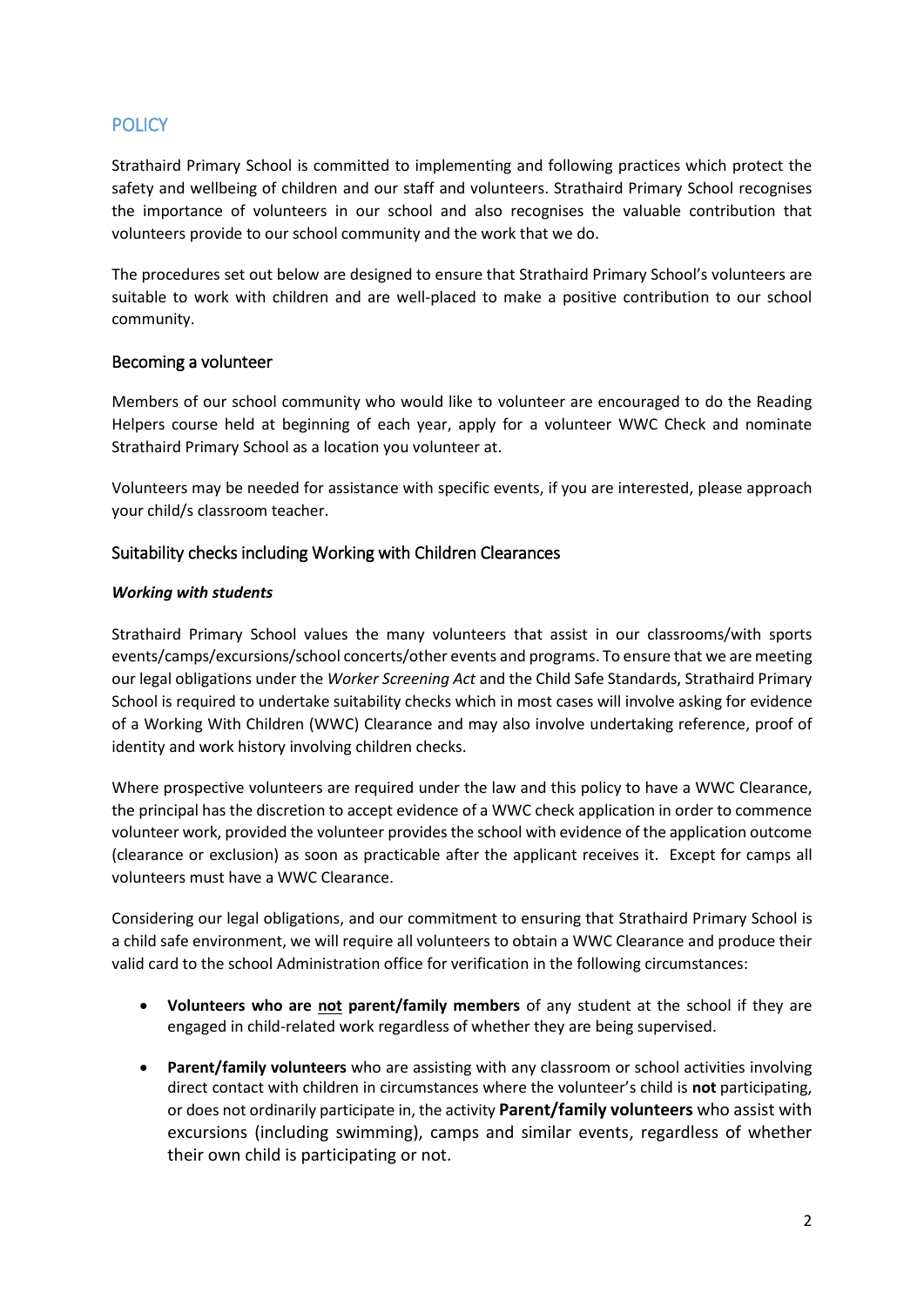- **Parent/family volunteers** who regularly assist in school activities, regardless of whether their own child is participating or not
- **Parent/community School Council members** sitting on School Council with student School Council members, regardless of whether their own child is a student member or not

In addition, depending on the nature of the volunteer work, our school may ask the volunteer to provide other suitability checks at its discretion (for example, references, work history involving children and/or qualifications). Proof of identity may also be required in some circumstances.

#### *Non child-related work*

On some occasions, parents and other members of the school community may volunteer to do work that is not child-related. For example, eg: volunteering on the weekend for gardening, maintenance, parents and friends club coordination, school council, participating in sub-committees of school council, fete coordination, other fundraising groups that meet in the evenings during which children will not be, or would not reasonably be expected to be, present.

At Strathaird Primary School, volunteers for this type of work will still be required to provide a valid WWC Clearance/proof of ID/references/work history.

School council members and volunteers on any sub-committee of School Council will be asked to provide evidence of a valid WWC Clearance. Whilst we acknowledge that these volunteers will not be engaging in child-related work as part of their role, even when there is a student sitting on the School Council, we believe that it is important that our volunteers who are involved in making important decisions about our school which will have an impact on students do have a valid WWC Clearance and if working with cash a current police check.

#### Management and supervision

Volunteer workers will be expected to comply with any reasonable direction of the principal (0r their nominee). This will include the requirement to follow our school's policies, including, but not limited to our Child Safety Policy, our Child Safety Code of Conduct and our Statement of Values and School Philosophy. Volunteer workers will also be expected to act consistently with Department of Education and Training policies, to the extent that they apply to volunteer workers, including the Department's policies relating to Equal Opportunity and Anti-Discrimination, Sexual Harassment and Workplace Bullying.

The principal has the discretion to make a decision about the ongoing suitability of a volunteer worker and may determine at any time whether or not a person is suitable to volunteer at Strathaird Primary School.

Strathaird Primary School will provide any appropriate induction and/or training for all volunteer workers. The principal (or their nominee) will determine what induction and/or training is necessary depending on what type of work the volunteer will be engaged in and will ensure a record is kept of the induction undertaken.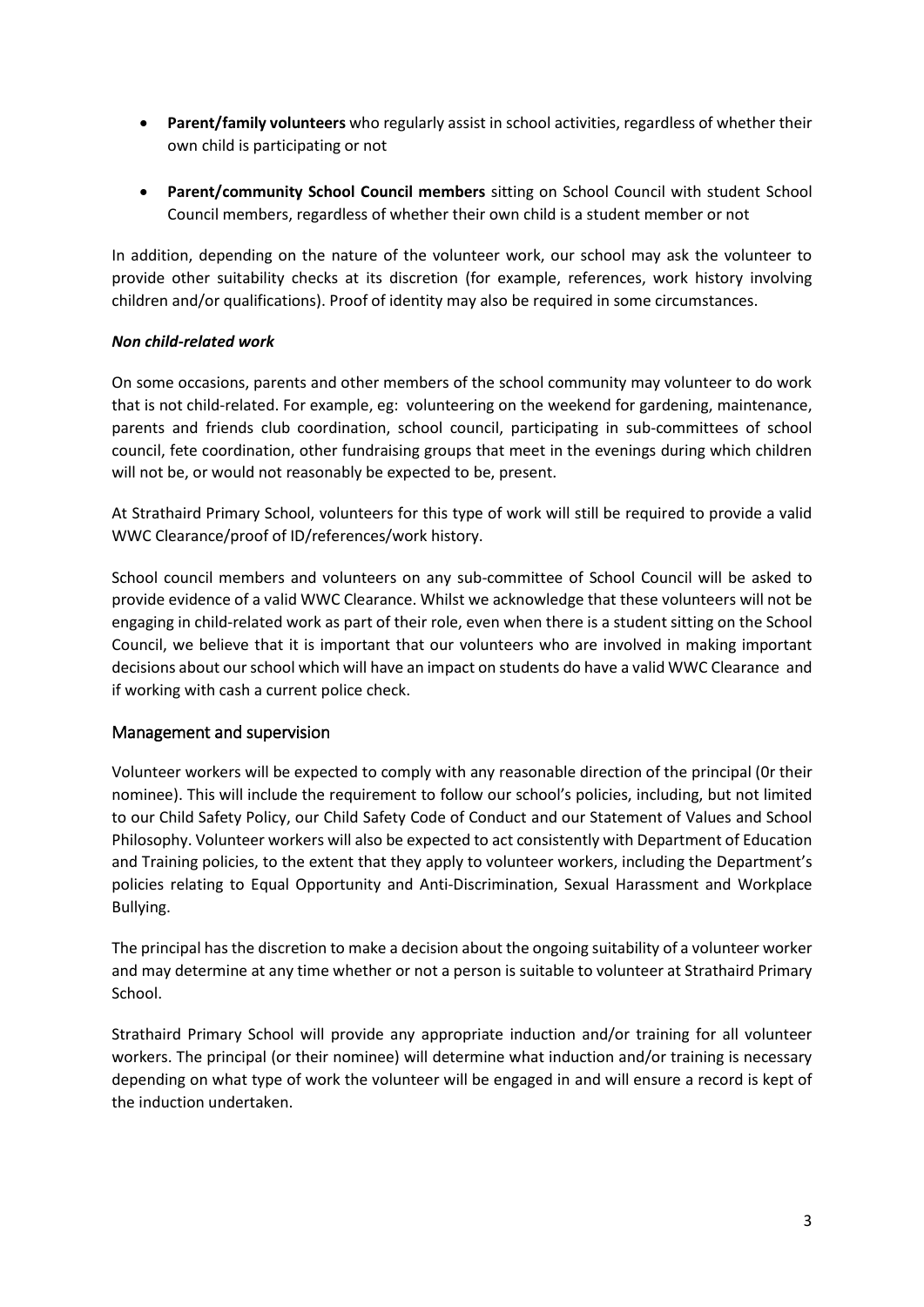All volunteers will be provided induction in relation to Strathaird Primary School's child safety practices, including reporting obligations and procedures. Our school has a Child Safety Responding and Reporting Obligations Policy and Procedures which all staff and volunteers should be aware of.

Strathaird Primary School OHS induction/training to be provided to volunteers annually or as required.

Reading Helpers sessions will be held at the beginning of each year to enable volunteers who wish to volunteer in classrooms.

The principal (or their nominee) will determine what supervision, if any, of volunteers is required for the type of work being performed.

Teachers and Staff conducting the program/activity will check with office staff to ensure selected volunteers have a current WWC Clearance prior to commencement of the program/activity.

#### Compensation

#### *Personal injury*

Volunteer workers are covered by the Department of Education and Training's Workers' Compensation Policy if they suffer personal injury in the course of engaging in school work.

#### *Property damage*

If a volunteer worker suffers damage to their property in the course of carrying out school work, the Minister (or delegate) may authorise such compensation as they consider reasonable in the circumstances. Claims of this nature should be directed to the principal who will direct them to the Department's Legal Division.

#### *Public liability insurance*

The Department of Education and Training's public liability insurance policy applies when a volunteer worker engaged in school work is legally liable for:

- a claim for bodily injury to a third party
- damage to or the destruction of a third party's property.

#### **COMMUNICATION**

This policy will be communicated to our school community in the following ways

- Available publicly on our school's website
- Included in induction processes for relevant staff
- Made available in hard copy from school administration upon request

#### RELATED POLICIES AND RESOURCES

Strathaird Primary School policies:

All school policies relating to this policy can be found on the schools website: [www.strathairdps.vic.edu.au](http://www.strathairdps.vic.edu.au/) [including *Statement of Values*, *Visitors Policy, Child Safe Policy, Child*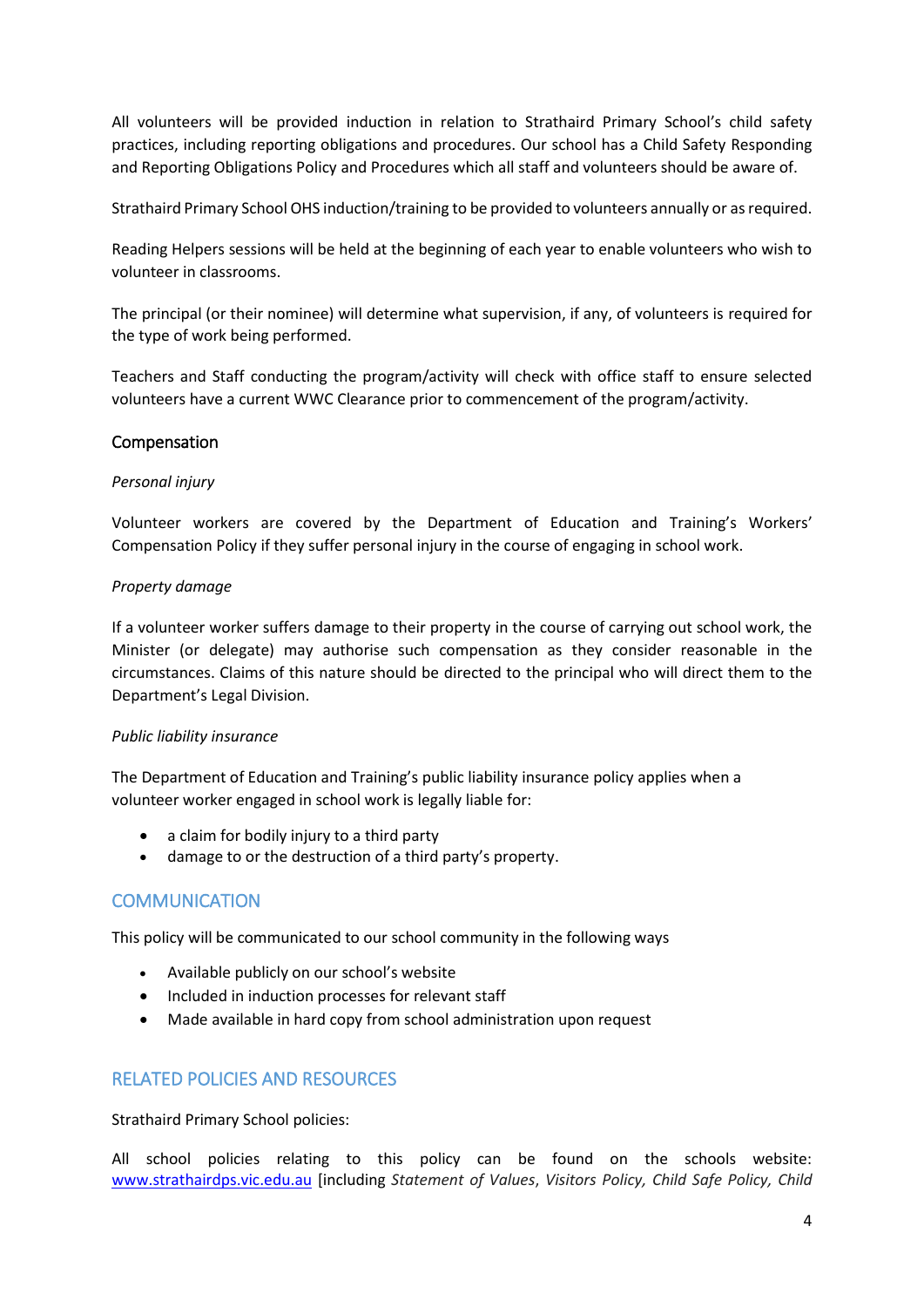*Safety Code of Conduct*] Statement of Acceptance Parent/Community Member approved for Excursions and activities. (Appendix 1)

Department policies:

- [Equal Opportunity and Anti-Discrimination](https://www2.education.vic.gov.au/pal/equal-opportunity/policy-and-guidelines)
- [Child Safe Standards](https://www2.education.vic.gov.au/pal/child-safe-standards/policy)
- [Sexual Harassment](https://www2.education.vic.gov.au/pal/sexual-harassment/policy-and-guidelines)
- [Volunteers in Schools](https://www2.education.vic.gov.au/pal/volunteers/policy)
- [Volunteer OHS Management](https://www2.education.vic.gov.au/pal/volunteer-ohs-management/policy)
- [Working with Children and Other Suitability Checks for School Volunteers and Visitors](https://www2.education.vic.gov.au/pal/suitability-checks/policy)
- [Workplace Bullying](https://www2.education.vic.gov.au/pal/workplace-bullying/policy)

#### POLICY REVIEW AND APPROVAL

| Policy last reviewed       | 27/07/2021                   |
|----------------------------|------------------------------|
| Consultation               | 10 <sup>th</sup> August 2021 |
| Approved by                | Principal                    |
| Next scheduled review date | 27/07/2025                   |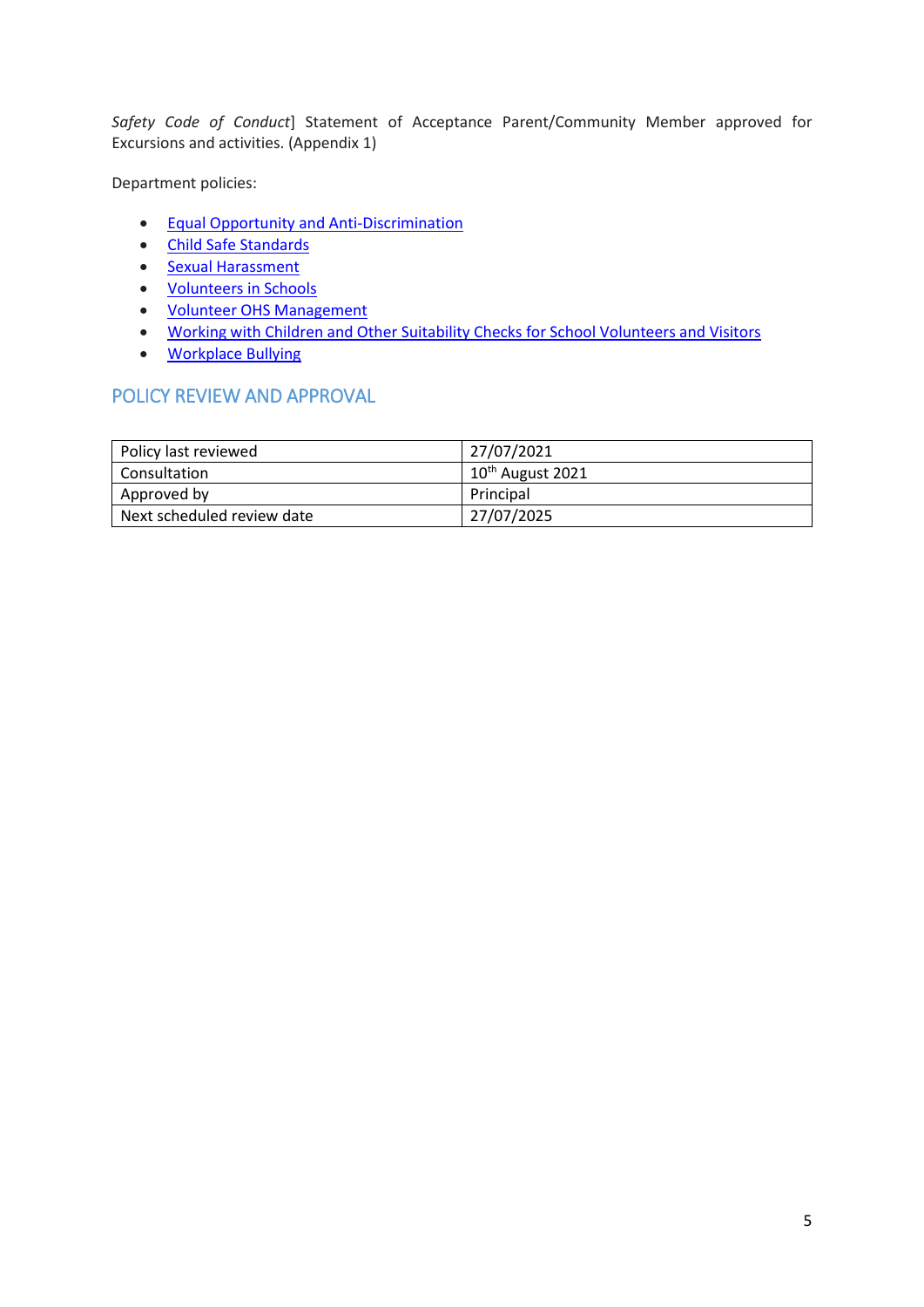**Strathaird** Primary School

#### STRATHAIRD PRIMARY SCHOOL Appendix 1

EXCURSIONS/ACTIVITIES

### **Roles and responsibilities statement**

#### **For**

### **Volunteers, Parents & Community Members**

While all excursions vary the roles and responsibilities of volunteer/ parent/ community members attending are always important and the points below need to be followed.

- The teacher in charge of the excursion will be recognised as the Excursion Coordinator and all volunteer/ parent / community members will be expected to follow all reasonable directions.
- The Excursion Coordinator will explain the excursion details and volunteer/ parent /community member expectations. Before attending any excursion volunteer/ parents / community members must be familiar with the excursion organisation and the duties and responsibilities of volunteers/ parents / community members assisting at that excursion.
- Volunteers/ parents / community members attending excursions have a 'duty of care' responsibilities to all the students attending the excursion and in particular to the students directly in their care.
- Volunteers/ parents/ community members must ensure that the students at the excursion and in their care remain safe during the excursion.

#### This may entail:

- counting the number of students in their group frequently, and ensure that they are keeping track of all members of the group
- supervising toilet stops (at least 2 children at one time to go into a toilet)
- accepting only suitable behaviour from the students in their care
- reporting to the Excursion Coordinator any students who are displaying inappropriate or concerning behaviour
- be prepared to administer basic first aid if a minor accident occurs
- be aware of appropriate Discipline procedures if children under their care act inappropriately or contravene school rules